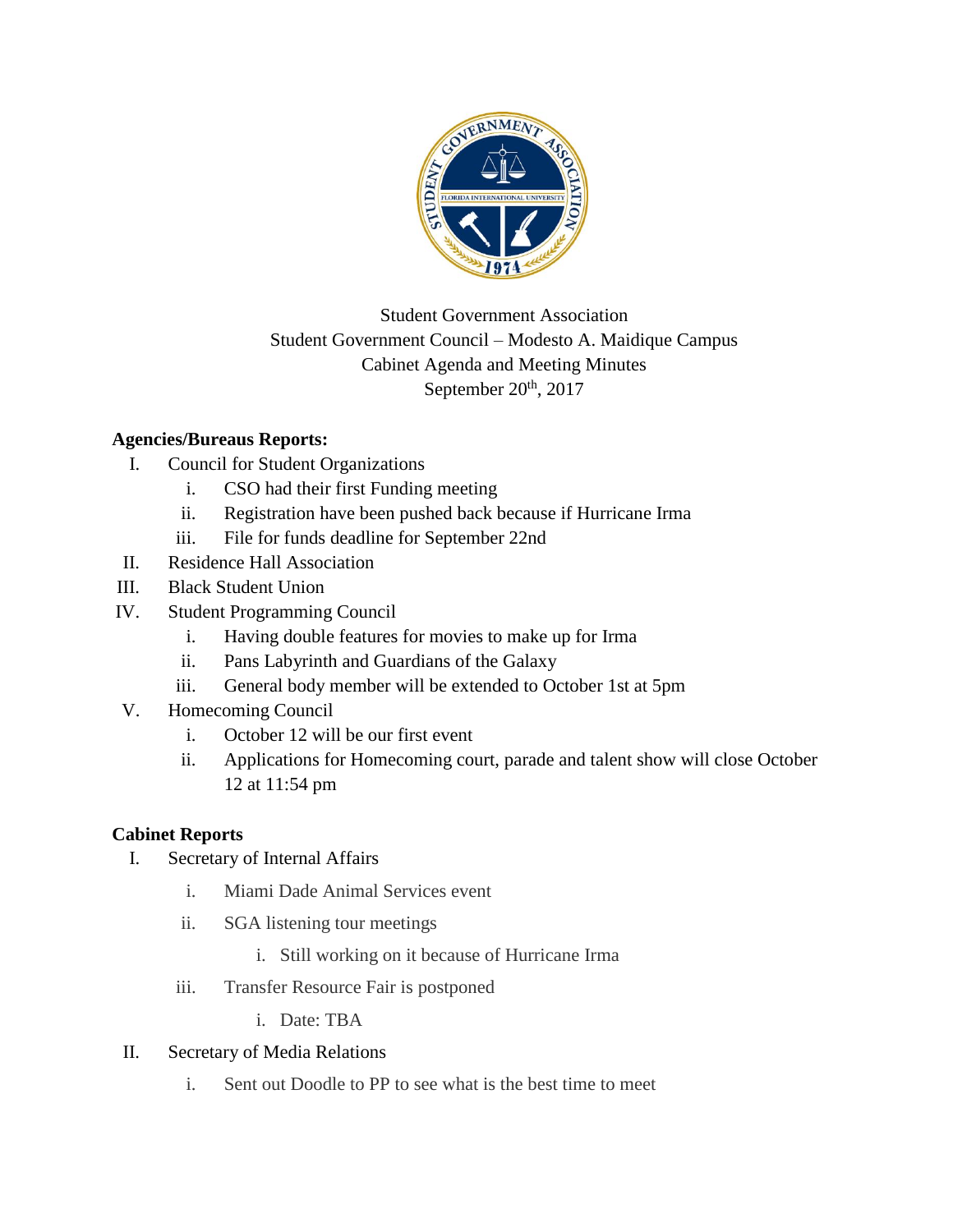- ii. Assigned staffers individual positions
- iii. Meeting with staffers on Wednesday
- III. Secretary of Student Life
	- i. Reached out to SPC to bring events to the Engineering Center. Talked about collaborating to schedule some programming events there in the future.
	- ii. Reach out to the American Society of Civil Engineers to hear their input on what they'd like to see done n EC.
	- iii. Reached out to RHA to discuss goals for the year and incorporate them into SGA's before meeting with director of Housing.
	- iv. Contacted Housing again in regards to meeting with Director of Housing to discuss: Panther Dinning Survey, bringing marching band to Housing Quad on game days, and bringing printing to the halls.
	- v. Contacted Shop FIU to discuss having Panther Productions do a piece on the Allergen-Free Food Station to promote it.
	- vi. Staffer visited the Engineering Center to design a layout for a club/resource fair.

## IV. Secretary of Sustainability

- i. Sweetwater Garden Project
	- i. Went out to take measurements so we can calculate yards of soil needed
	- ii. Waiting on Andrew Sykes to send aerial shots
- ii. Plastic Bags/Styrofoam
	- i. Email from Matthew Anderson on what Coral Gables is doing to ban plastic bags
- iii. Meeting with Curtis (9/6/17)
- iv. Use the Search Engine!!
- V. Secretary of Governmental Relations
	- i. Student Lobbyist
	- ii. Advocacy trainings
		- i. Senior center visits
		- ii. Ecarr research
	- iii. Governmental Relations
		- i. Meet with office 9/5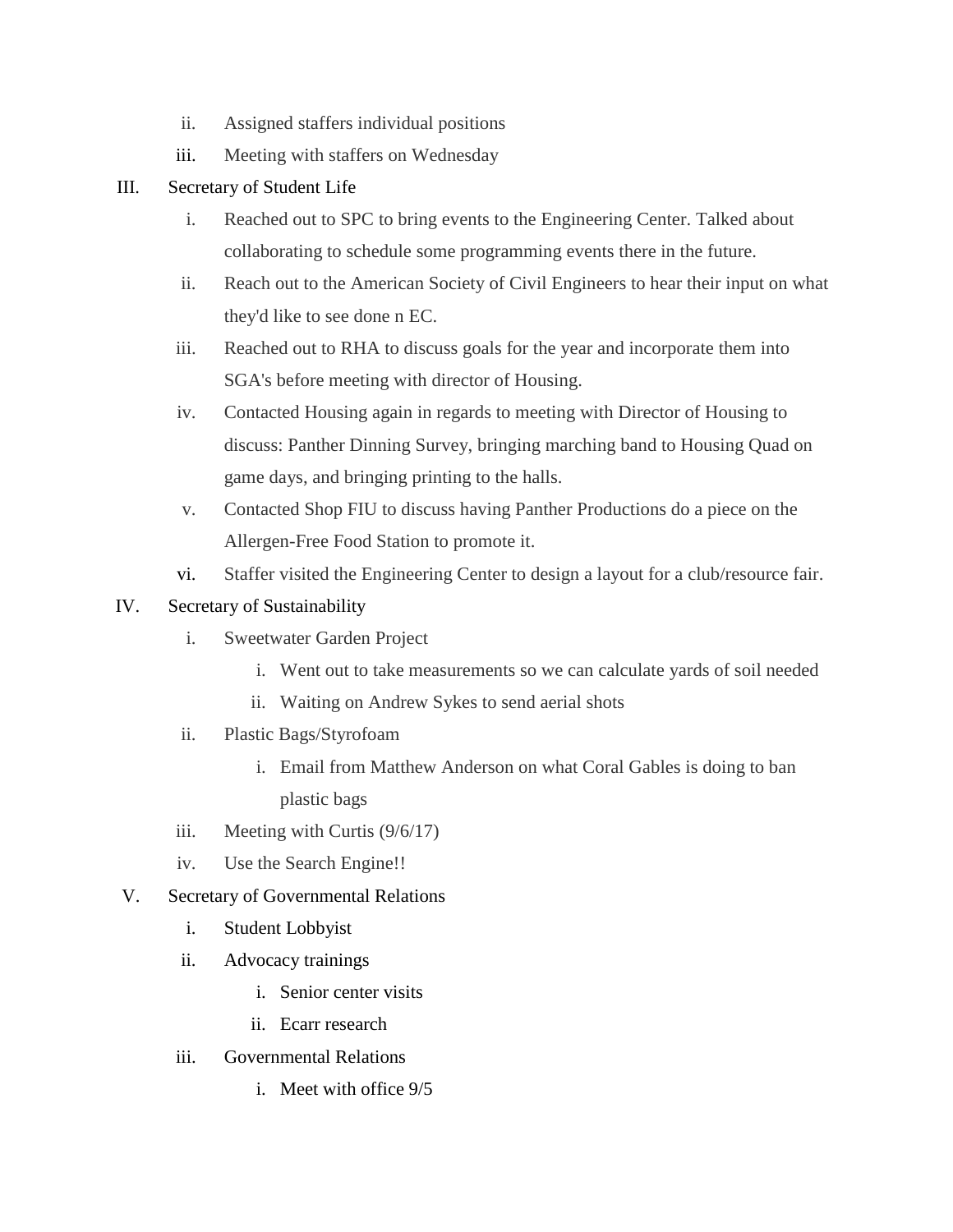- ii. Follow up with office of Comm. Joe Martinez
- iii. Rally in tally Nov.  $7<sup>th</sup>$
- iv. Finding out Legislative priorities very soon
- VI. Secretary of Leadership and Development
- VII. Secretary of Educational Programs
	- i. Sent acceptance email
	- ii. Set up group interview session for tomorrow
	- iii. Reviewed final applications
	- iv. Bought supplies for group interview session
	- v. Making plans for the first meeting
	- vi. CLS will be meeting with them bi weekly
	- vii. First meeting is next Tuesday, September 26 at 5 pm
- VIII. Elections Commissioner
- IX. Secretary of Diversity and Inclusion
	- i. Sent emails to:
		- i. MPAS
		- ii. DRC
		- iii. Ombudsman
	- ii. Finally set up a meeting with advisor of Stonewall Pride Alliance September 20 4PM
	- iii. Important dates for SGA Cabinet to attend
		- i. LGBTQ:
		- ii. October 9 National Coming Out Day
		- iii. November 30 World AIDS Day
	- iv. Pending response from others (BSU, ISSS)
	- X. Secretary of Academic and Health Affairs
- XI. Secretary of Transportation
	- i. Promoting our changes for Golden panther Express mover
	- ii. Implementing Uber like application to provide transportation for FIU Student
- XII. Secretary of Veterans Affairs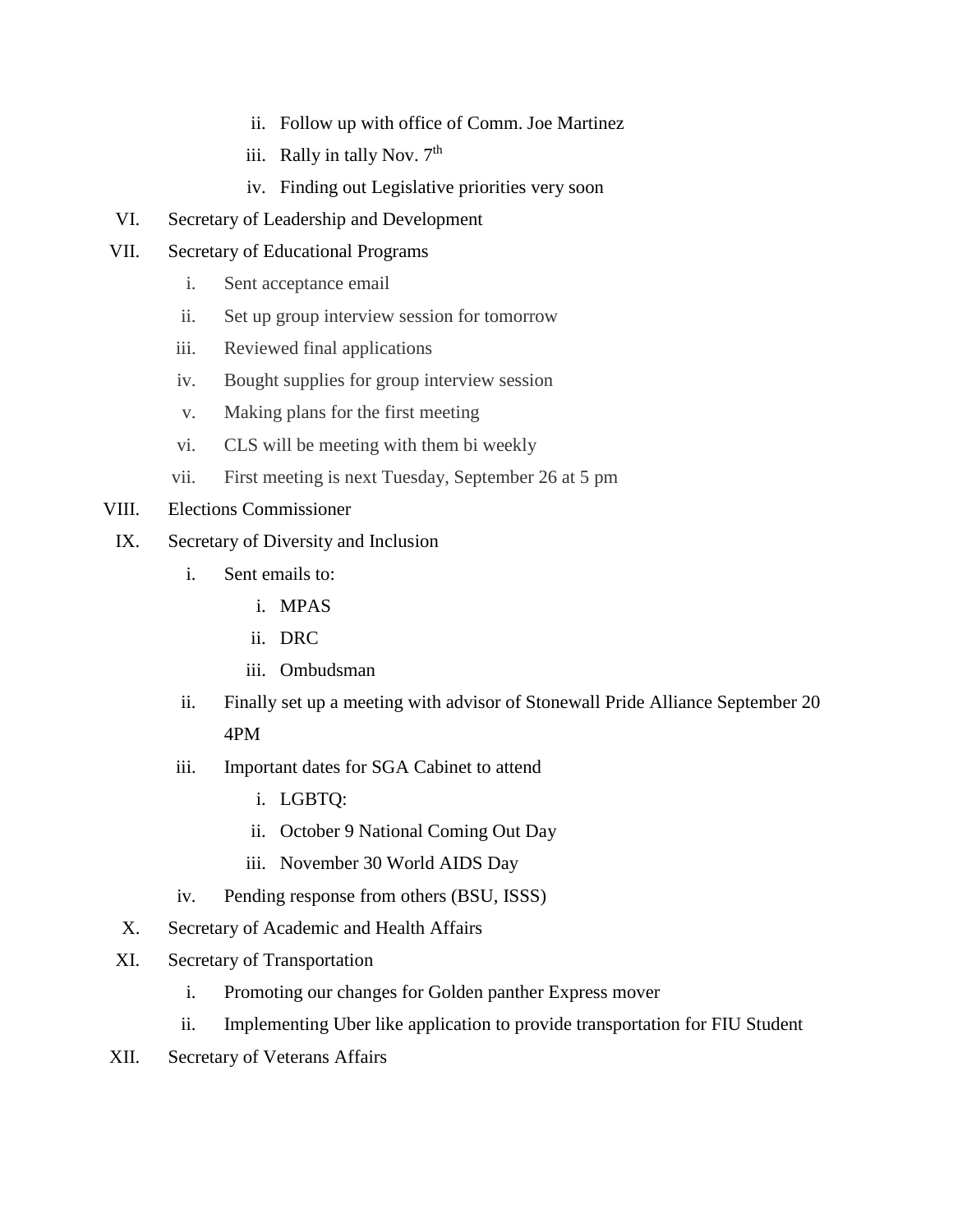- i. Conducted Meeting with President & other members of Student Veterans of America to discuss how myself, as Secretary of Veteran Affairs, can act as a good liaison between FIU & them
	- a.Budget discussion meeting with main supervisor of Secretary of Veteran Affairs

b.Discussion of a separate Veteran area/lounge available on campus c.Bridging gap between Advisors and Veterans

- ii. Meeting with Veteran Success Administrator on campus
- iii. Ideas of ways free printing program can be implemented
- iv. Veteran Memorial grand opening
- v. PAVE mentorship program
- vi. 9/11 and veteran's day events
- vii. Created a survey for veterans to get suggestions on what the Veterans really want
- XIII. Secretary of University Affinity
	- i. Athletics: Pep Rally was postponed! Date TBA (Hurricane Irma probs, the game will be moved to Orlando) FIU Men's Soccer tied on Friday 2-2. FIU Women's soccer took an L 0-1 but won on Sunday 1-0 #BouncedBack. FIU Women's Volleyball won on Friday 3-0, but lost their double header on Saturday.
	- ii. Additional football game on December 2nd
	- iii. Rowdies: Prepared the logistics, marketing, and recruitment strategies for the Pep Rally event. They have their own social media platforms and committees. TRAC day at BBC coming soon!
	- iv. Traditions:
		- i. Solidified the traditions book
		- ii. Solidified the bricks to give ti Alumni
	- v. Freshman Committee:
		- i. Follow us on social media
		- ii. Meetings are every other Thursday from 5-6:30 pm
- XIV. Chief of Staff's Report:
	- i. How to help after Hurricane Irma!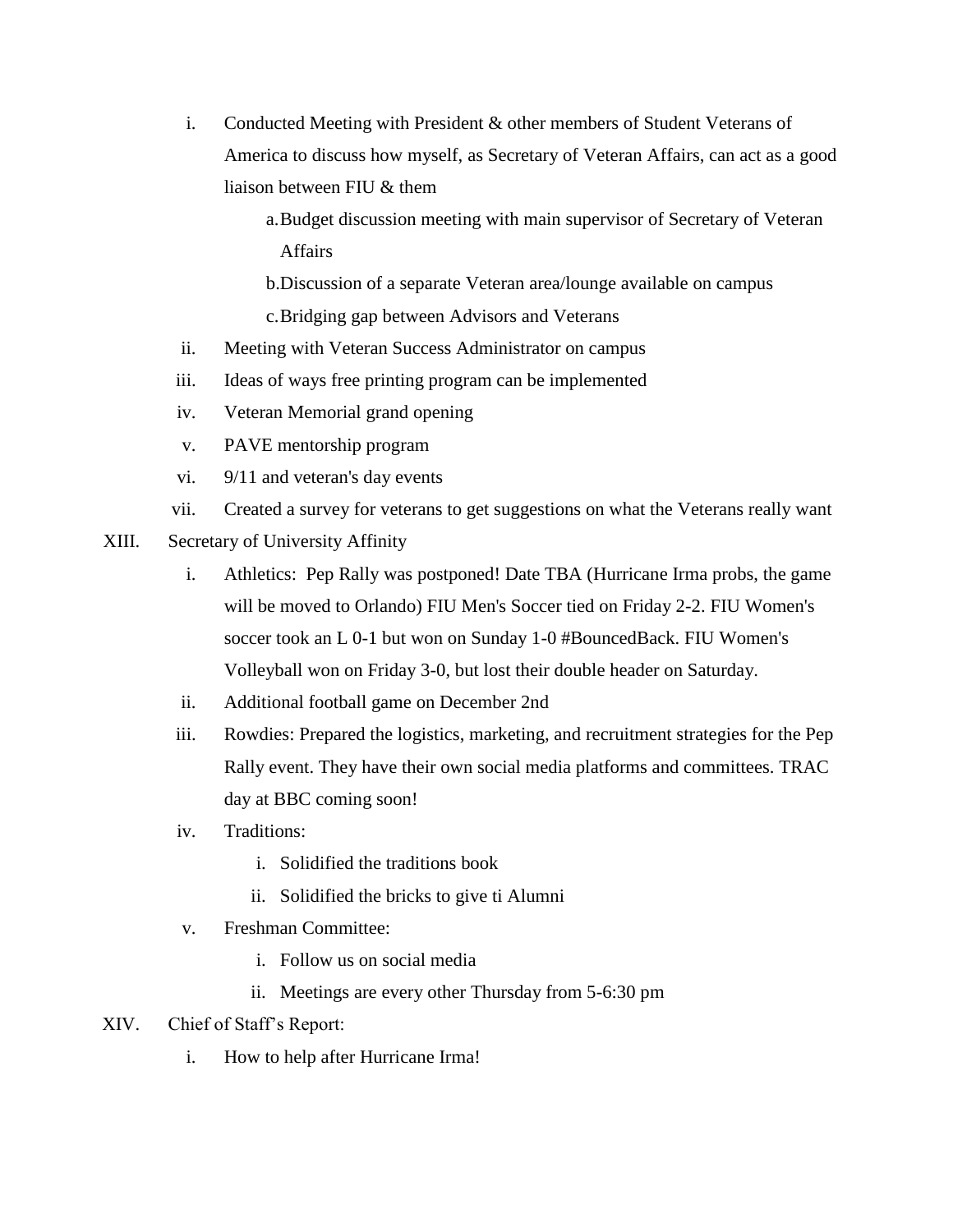- i. Time: The American Red Cross is looking for help. Please sign up herehttp://www.redcross.org/hurricane-irma-volunteer-application.
- ii. Money: Please remember that cash donations are always best. Financial help is critically needed and provides assistance to the most people in the fastest and most efficient manner.
- iii. Florida Disaster Fund
- iv. Red Cross Hurricane Irma Donations
- v. Salvation Army Hurricane Irma Donation
- vi. Supplies: Goodwill Industries is partnering with the Red Cross to accept, manage, sort and make goods available where needed. Here are some drop off points:
	- 1) 9760 SW 8 St, Miami, FL 33174
	- 2) 10201 Hammocks Blvd, Miami, FL 33196
	- 3) 2050 71 St., Miami Beach, FL 3314
- ii. Confirmations, NEXT WEEK MONDAY:
	- i. Chief of Staff- Sara
	- ii. Secretary of Leadership Development- Maria
	- iii. Secretary of Media Relations- Amanda
	- iv. Secretary Sustainability- Roly
	- v. Lobbying Coordinator- Zoe
- XV. Vice President's Report
	- i. CONGRATS TO JOSE!!
- XVI. President's Report
- XVII. Advisor's Report
	- i. WELCOME SENATORS!!
- XVIII. Speaker of the Senate:
	- i. Maria Delgado- Business Senator
	- ii. sgachief@fiu.edu
- XIX. Pro Tempore:
	- i. Sebastian Cajamarca
	- ii. scaja003@fiu.edu